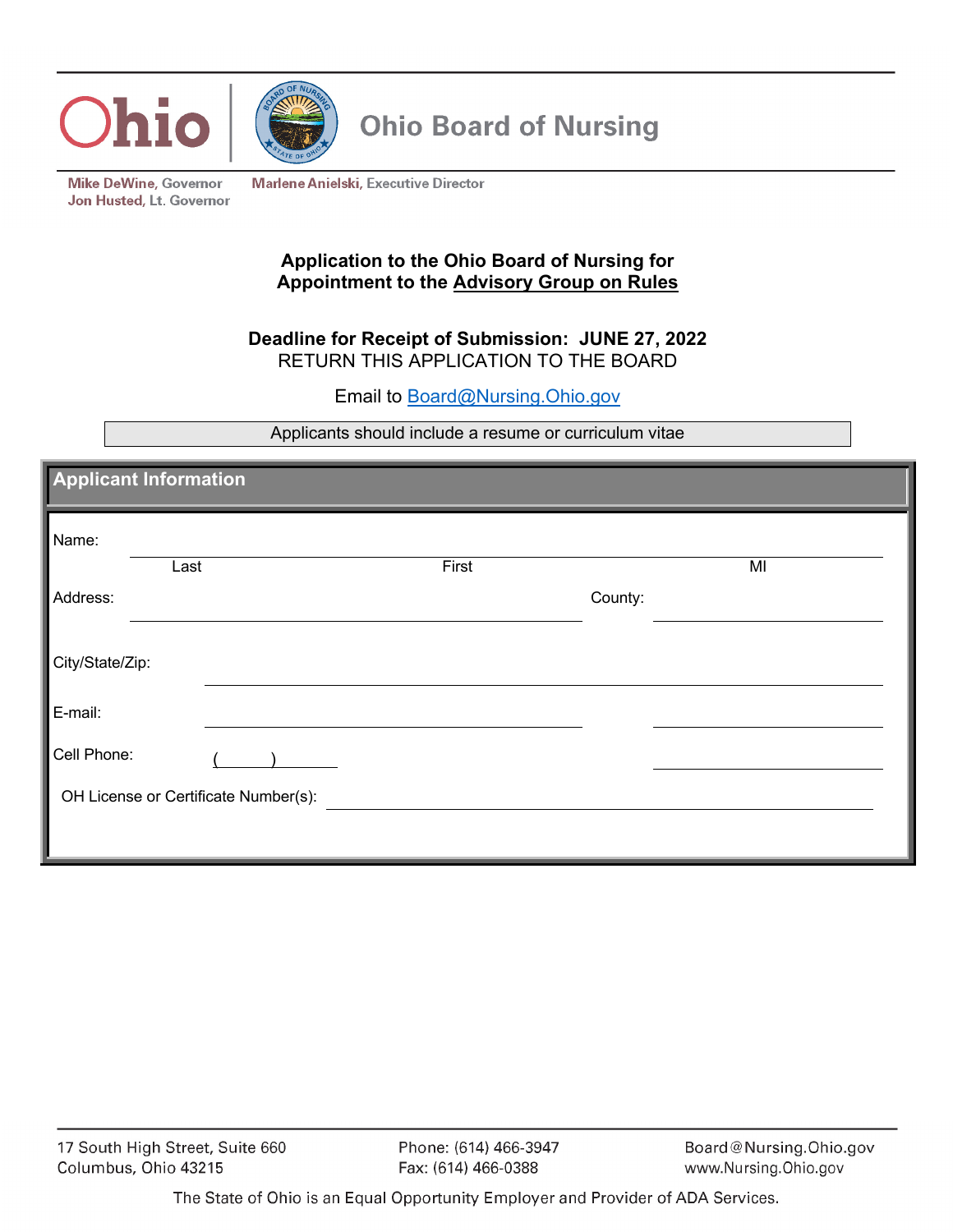| <b>Current Employment Information</b> |                                                             |
|---------------------------------------|-------------------------------------------------------------|
| Position Title:                       |                                                             |
| Employer Name:                        |                                                             |
| <b>Employer Address:</b>              |                                                             |
| City/State/Zip:                       |                                                             |
| Employer Phone:                       | $\sqrt{2}$<br>$\left( \begin{array}{c} \end{array} \right)$ |
| <b>Employer Email:</b>                |                                                             |

Are you now under any indictment, bill information, criminal complaint or any other type of criminal complaint for charge or charges for any crime federally including any military court, in this state, any other state, any tribal reservation, any territory of the United States, or outside the United States? If yes, please identify. If the charges were filed inside the United States, please include the county or parish where those charges were filed.

Have you ever, as an adult, been charged with any crime or arrested for any crime excluding minor traffic offenses (regardless of whether you were convicted or acquitted) federally including any military court, in this state, any other state, reservation, any territory of the United States, or outside the United States? If the charges were filed inside the United State, please include the county or parish where those charges were filed. For this question, if the charge ended in a plea deal, please indicate the crime for which you were charged in addition to the crime to which you pleaded guilty. *Further, minor traffic offenses are traffic offenses which could not be sentenced to a term in jail. For example, speeding or parking violations are not jailable, but OVI is a jailable offense. Failure to fully list committed offenses may be considered a lack of candor.* If yes, please identify in full and completely:

To your knowledge, are you personally currently under investigation for any violation(s) of law? If yes, please identify:

Have you ever been named as a party (i.e., defendant) in a civil action in this state, any other state, in federal court or outside the United States? If yes, please identify:

Has any civil protection order (CPO) or restraining order or emergency custody order relating to domestic violence or any other subject ever been entered against you? If yes, please identify:

17 South High Street, Suite 660 Columbus, Ohio 43215

Phone: (614) 466-3947 Fax: (614) 466-0388

Board@Nursing.Ohio.gov www.Nursing.Ohio.gov

The State of Ohio is an Equal Opportunity Employer and Provider of ADA Services.